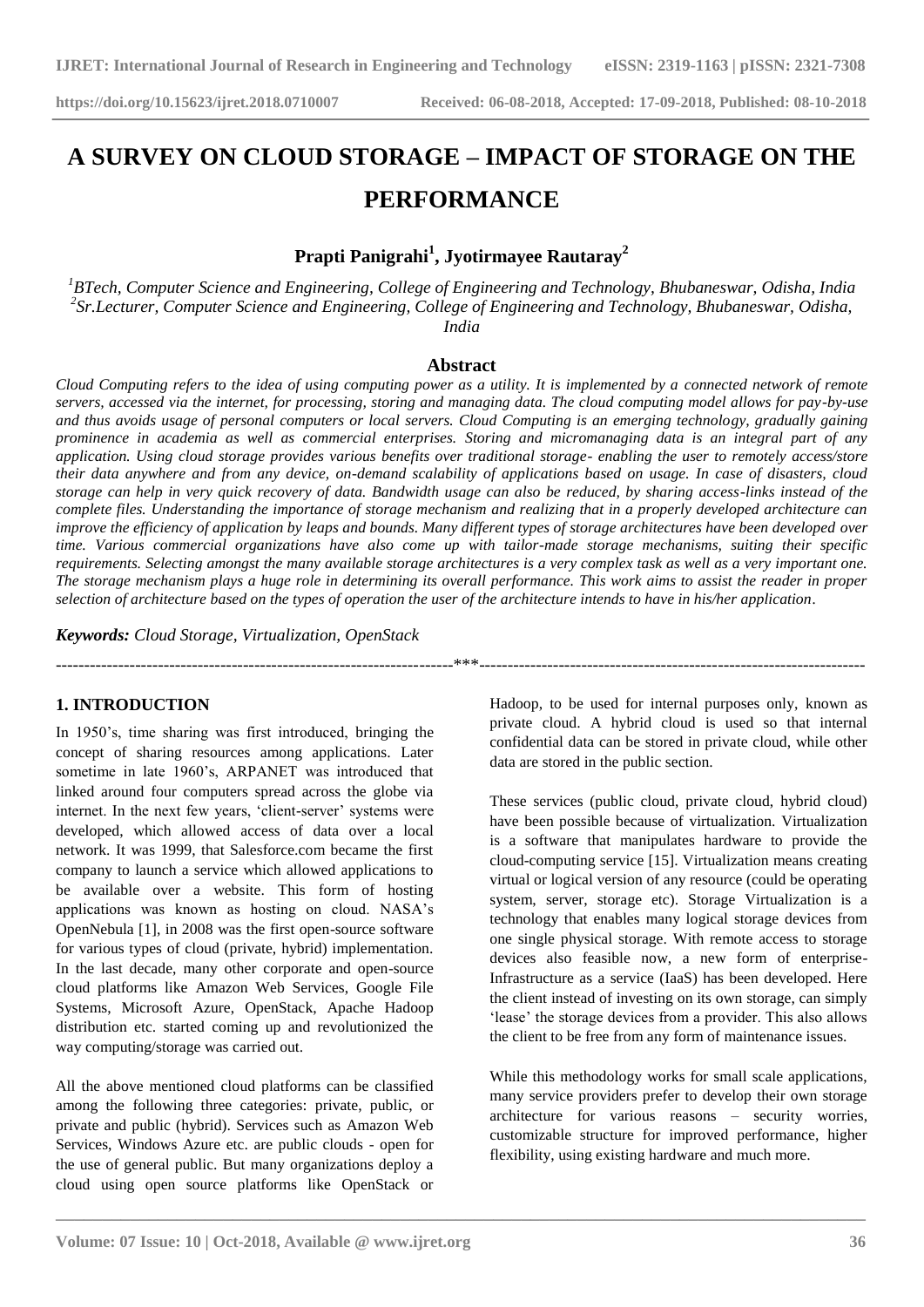Creating storage on the cloud – private or public, is inevitable for better scaling and results. For corporates having offices across the globe, this becomes even more necessary for better resource utilization. Using cloud storage would enable them to access any data from any part of the world while also allowing them to use unused resources from any of their offices. Thus, it also becomes very cost effective.

There are other benefits of cloud storage as well apart from the possibility of remote access/store of data. In case of natural disaster or power cut in some region, the data does not get lost because of replication policies. In fact, with modern techniques complete data can be recovered very fast.

High-scalability can also be ensured as nodes (read more storage space) can be easily added to the existing structure on demand. Bandwidth usage can also be optimized as sharing the data concerns sharing only access links. The complete data need not be transferred and only the relevant information can be accessed using the shared link.

Thus, it is safe to say that cloud storage, with such varied benefits, is definitely a very exciting technology. To make proper selection of cloud storage architecture, in this work, a logical flow is maintained and the end section lists a general algorithm that will assist in making an appropriate choice. This section is followed by the famous CAP (Consistency-Availability-Partition Tolerance) theorem, which states the tradeoff needed amongst these three parameters for any storage architecture. Then the report explores some famous storage architectures, implemented by major corporates, and a few open-source architectures which might be replicated by other service providers as well

The next section describes about various types of operation that an application might require to do on any storage architecture. This classification helps later in selection of storage architecture.

The penultimate section considers the various classifications described in an earlier section and determines which architecture would be suitable for the particular type of operation. In the end, a few real-life applications are considered, classified into various types of operations and then a storage architecture is determined.

# **2. CAP THEOREM (CONSISTENCY-AVAILABILITY-PARTITION TOLERANCE)**

Any service is expected to give the user a continuous and accurate response. So as the applications move to the cloud, they need to ensure the user experience is not deteriorated. But as failure of servers is a normal case within cloud storage, the experience is not guaranteed. An interesting tradeoff among the desired properties of a storage system was highlighted by Eric Brewer.

Eric Brewer of UC Berkley, in his keynote speech [2] at the ACM Symposium on the Principles of Distributed Computing (PODC), 2000 gave the idea of the Cap Theorem. It was later in 2002, Gilbert and Lynch of MIT, proved his claims to be correct and CAP theorem came into existence. In this Theorem, he states the relation between three of the most desirable properties, namely, Consistency, Availability and Partition-Tolerance. In any network shareddata system, out of these three properties only two can be possible. Having all three simultaneously is not feasible [3].

**Consistency:** Consistency requires the change in data to be reflected across all data nodes immediately. The change must be visible atomically. At any point in time, different storage nodes should not be possessing different versions of data. Any discrepancy could lead to inaccurate information delivered to the user application.

**Availability:** The data should always be accessible. At every point of time, the request by the application should be responded with success or failure. The key test of availability occurs during its most busy period. As the server/node is most loaded during its busy time, the probability of failure is maximum.

**Partition-Tolerance:** Partition-Tolerance means that the system should continue its processes despite failure of nodes. Even if a partition is created between network sources, or one or more nodes fail, or proper communication is not possible between one or more subsystems, the process going on should not be interrupted [4]. The processing should continue in both the sub-groups in case of a partition.

Now according to the theorem, only two of these properties can be accommodated at one time (Figure 1).



**Fig 1:** CAP theorem

Many applications require data storage in database form (could be for recommendation systems, frequent querying may be required etc). The two famous models of database storage, ACID (Atomicity –Consistency- Isolation-Durability) (relational databases) and BASE (Basically Available, soft State, eventual consistency) (NOSQL). These models also agree with the CAP theorem, in the sense that the selected properties are such that availability and consistency do not occur at the same time [3].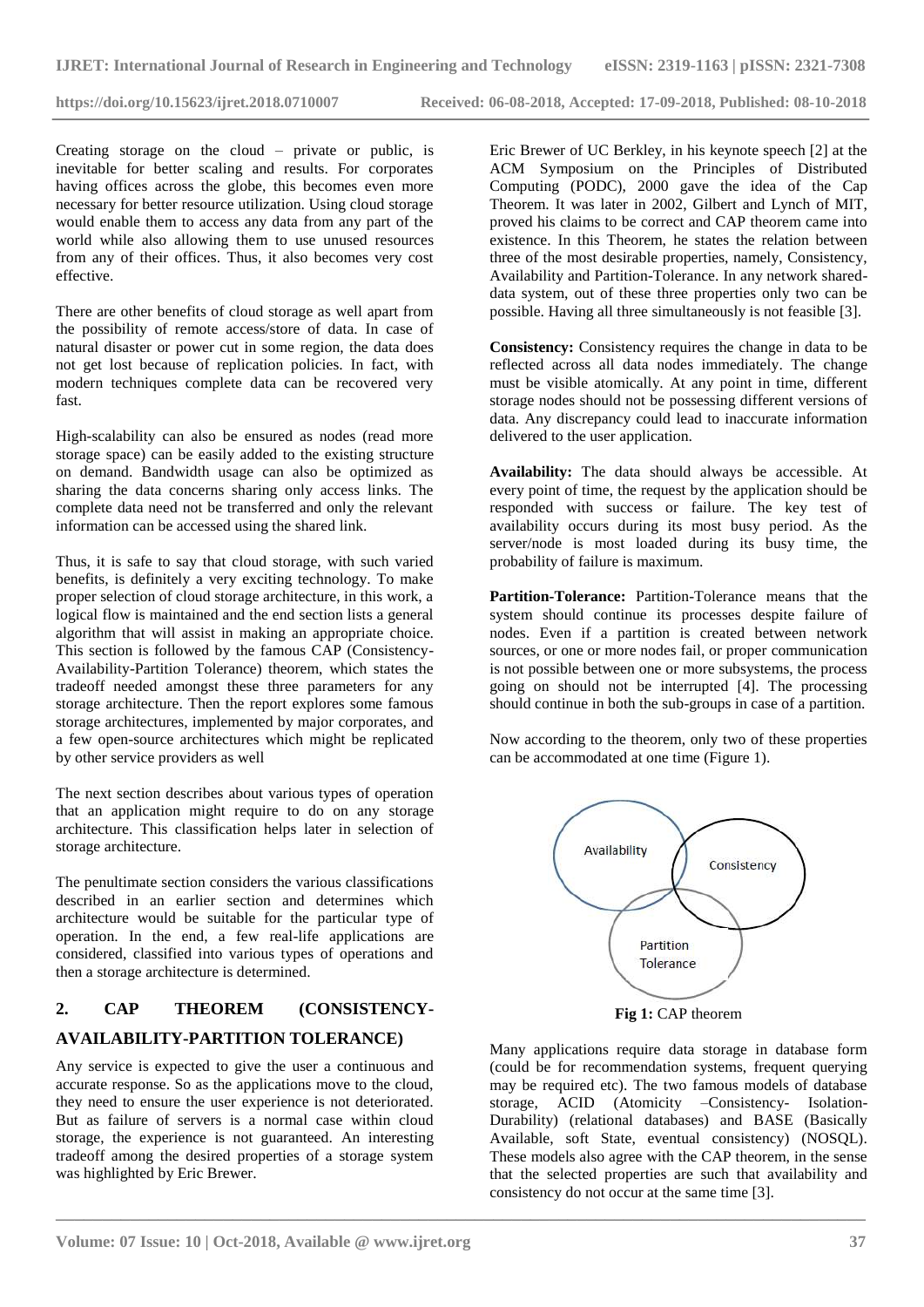Most architectures these days, go for eventual consistency or eventual availability, in case of distributed systems. These terms mean that the system will be consistent or available but not at that instant. Although it is taken care using the architectures that the process is not interrupted.

# **3. MAJOR ARCHITECTURES OF CLOUD STORAGE**

As discussed earlier, storage of data in cloud computing is very important. The latency in accessing and storing data, considerably impact the performance of the system. In other words, proper storage architecture can improve the performance of application many folds.

There are many different types of storage architectures currently being deployed for various types of applications. Some of these are used for internal purposes of the organization whereas some are used in the form of IaaS (Infrastructure as a Service). Amazon S3, Google Drive Storage, Dropbox etc are all examples of IaaS. Since there is a commercial value associated with their architectures, detailed description about them is not available.

However, a considerable amount of information is available about Dynamo/GFS, storage architectures for some internal purposes of Amazon and Google respectively. New technologies such as RAMCloud, Megastore are also elaborated in this section. Besides a few open-source architectures such as HDFS and OpenStack are discussed as well. While dynamo is primarily used for storing databases and other form of data having small size (~1 MB), GFS works well with even broader types of data (though it is optimized for storage of large files). Megastore is designed for interactive applications and RAMCloud increases access rate significantly in trade-off to availability. This section gives a detailed description about each of these storage paradigms.

The purpose to discuss these technologies, at logicalhardware-access level, is that the mechanism of implementation is very important to understand, for selection of architecture for any type of application. With a better understanding of these technologies, determining the storage architectures for some different type of classification (which are not included here) will also be easier.

After describing these technologies, next will be classification of different types of operation, followed by selection of one of these architectures for each operation.

Table 1 describes the features (from CAP) provided by various storage architectures. It is important to choose proper structure, based on the requirements of the application to be deployed. This table in brief describes about the priorities of each storage architecture.

| <b>Table 1:</b> CAP theorem among architectures |             |              |                         |  |
|-------------------------------------------------|-------------|--------------|-------------------------|--|
| of<br>Name<br>Architecture                      | Consistency | Availability | Partition-<br>Tolerance |  |
| <b>Dynamo</b>                                   |             |              |                         |  |
| <b>GFS</b>                                      |             |              |                         |  |
| <b>RAMCloud</b>                                 |             |              |                         |  |
| <b>Megastore</b>                                |             |              |                         |  |

#### **4. DYNAMO/OPENSTACK**

Dynamo was designed by Amazon for having an always 'write' structure to support its e-commerce operation: [www.amazon.com](http://www.amazon.com/) . Owing to the CAP theorem, dynamo sacrifices consistency across various back-ups. Object versioning is the collision resolution technique used in Dynamo [5].

Since Amazon is an ever expanding and growing firm, with data for each user also increasing with each passing day, the storage architecture deployed should be highly scalable. Reliability is another factor considered very seriously in dynamo's structure. Failure is treated as a norm in dynamo's architecture instead of a special case. Dynamo uses a single key structure, which meets requirements of many applications. Dynamodb is a NoSQL database service providing very high scalability built on dynamo structure [6]. The key target is applications with very small object sizes  $($   $\sim$  1MB) [5].

Consistent hashing is used for replication and partition of data [7] while eventual consistency is attained through object versioning [8]. Gossip protocol propagates information when a failure is detected and membership protocol is changed. Dynamo also uses a carefully designed mix of stateless (A service that compiles results from other services) and stateful (These type of services generate their own results using some well-defined logic) services. Security issues, such as authentication and authorization are not considered here as the use of storage structure is expected for internal purposes.

Figure 2 below gives a brief view into how the amazon platform functions. Whenever a request is made by the client, many stateful services combine to generate address of the stored data. This address is passed on to another server which directs the request to the appropriate date store. The stateless services in the data warehouse then redirect the information to the desired storage service (S3 or Dynamo) [5].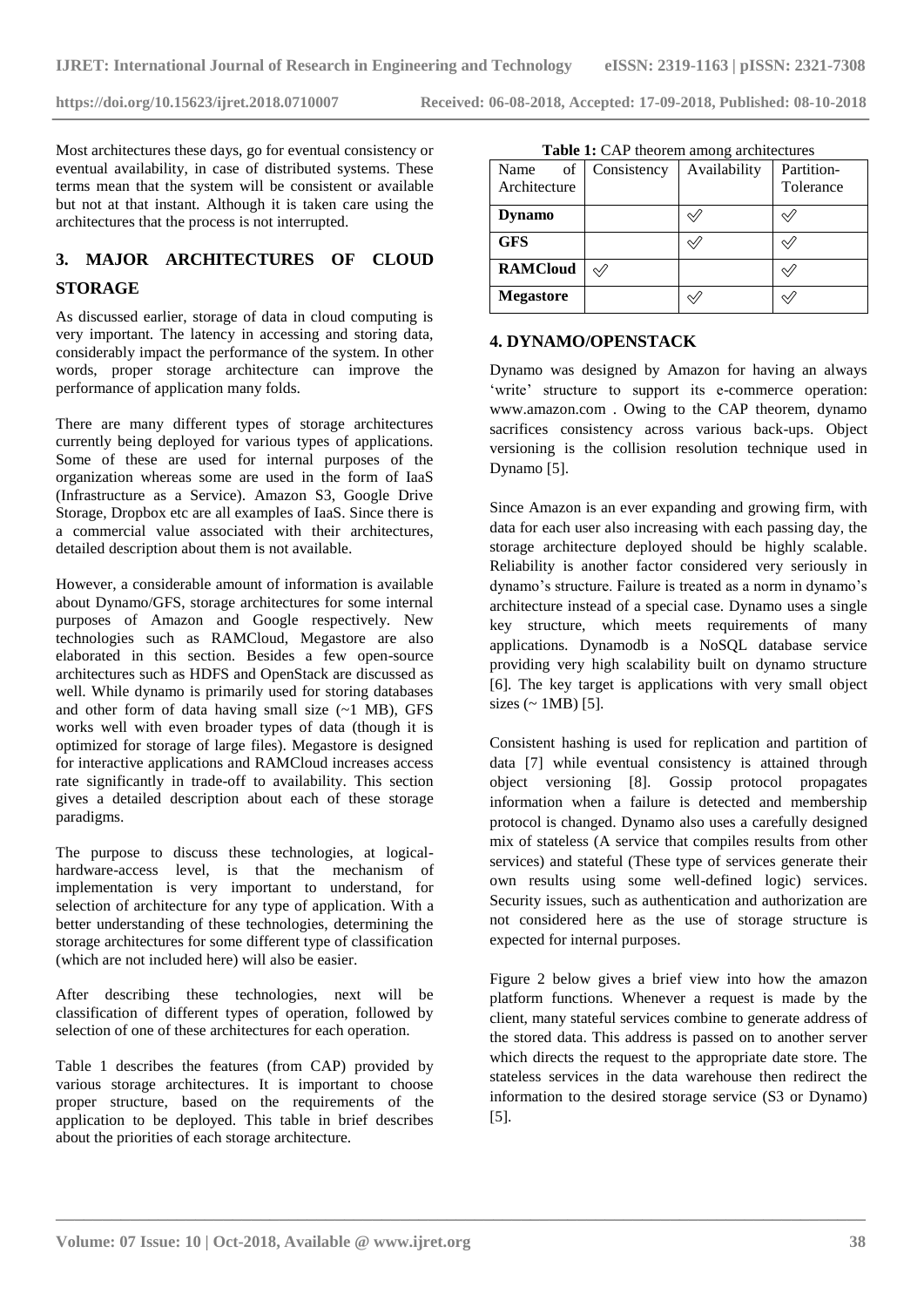

**Fig 2:** Amazon's platform

**\_\_\_\_\_\_\_\_\_\_\_\_\_\_\_\_\_\_\_\_\_\_\_\_\_\_\_\_\_\_\_\_\_\_\_\_\_\_\_\_\_\_\_\_\_\_\_\_\_\_\_\_\_\_\_\_\_\_\_\_\_\_\_\_\_\_\_\_\_\_\_\_\_\_\_\_\_\_\_\_\_\_\_\_\_\_\_**

Applications have a major say in conflict resolution. They can choose to merge all records or keep the latest version depending on the need of application. No write is ever ignored, whatever internal failures might occur.

**Data Access:** get (key) and put (key) are used to access or insert values corresponding to key.

**Partition Algorithm:** A modified version of consistent hashing is used. Each node is placed multiple times in a logical ring (known as virtual nodes). The benefits being in case of failure, work distributed across the system fairly. Similarly on introduction of new node, data transfer almost equally from each node. Figure 3 shows a logical ring with each node replicated thrice. [5]



**Fig 3:** The Logical Ring for Replication

**Replication:** Each key k is assigned a main coordinator and key is replicated a fixed (N) number of times (based on service-level agreement) in a clockwise manner across the logical ring. Due to presence of virtual nodes, special care is taken to ensure that N different replicas are created.

**Data Versioning:** Data versioning is done using vectors [8]. A vector is maintained for each record and is updated whenever a write is done. If the first write is done by a node Sx, the vector is written to be  $DI[(Sx, 1)]$ . If the node Sx is the coordinator, and the next write is also done by Sx, it is updated to be  $D2[(Sx, 2)]$ . If for some reason during the next update, Sx was down, and Sy makes an update, vector clock is updated to be  $D3[(Sx, 2), (Sy, 1)]$ . If the vector size increases beyond a pre-specified limit, the vector is truncated based on time-stamps.

**Failure Handling and Replica synchronization:** Dynamo uses merkle trees [9], with hashes as leaves of keys [5]. This is done to reduce the amount of data transfer when checking for replica consistency. The structure can be tuned to always accept reads, or always accept writes.

The above structure is the basic layout and many different logical modifications can be implemented to tune the architecture as per requirement. In depth detail is accessible in [5]. OpenStack is an open-source cloud structure, with one of its instance swift having a structure very similar to dynamo, but based on BLOB and container-wise storage.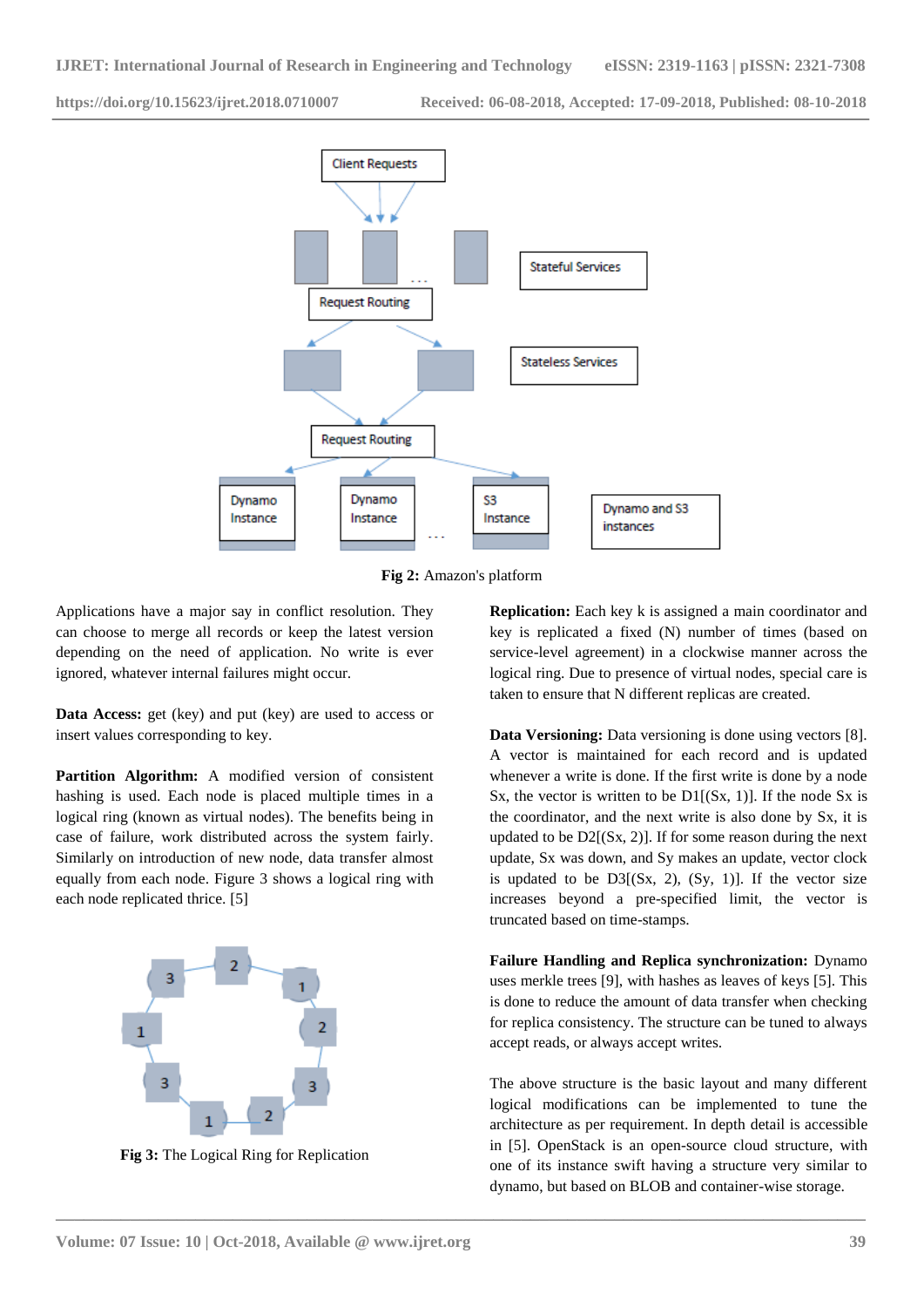# **5. GFS (GOOGLE FILE SYSTEMS)/HDFS (HADOOP DISTRIBUTED FILE SYSTEMS)**

GFS was implemented to match the continuous scaling needs at Google. This structure was designed to meet the storage needs of higher-size files. Another assumption made during design was that most of the data was to be appended rather than overwritten. GFS trades consistency for easier implementation of the system. Atomic append is also supported to reduce synchronization problems [10].

Here again, similar to dynamo, failure is treated as a normal case instead of an exception. Also optimization in the structure has been carried out with respect to larger file sizes, though smaller file sizes are supported as well. The expected workload is large sequential read/write. Several read/write maybe taking place simultaneously, even on the same file.

The basic architecture compromises of a single master and several chunk-servers. The servers can be accesses by multiple users at a time. Files are split into several chunks of pre-determined size. The size should be selected optimally, a very small size increases the storage overhead of metadata. A 64-bit handle is used to identify the chunk servers. Reliability is ensured by replicating data across multiple chunk-servers depending on SLA"s.

Master server does not store data, it keeps track of status of chunk-servers and data on chunkservers using meta-data. The meta-data has information about garbage collection, lease, access controls etc. The state is updated using heartbeat communication (to and fro pings) with each chunk-server.

Whenever a client needs to read or write data, it approaches the master to know which chunk server should be contacted. For some time this information is cached in the client, as generally there are subsequent operations on the same chunk-server. This is done so as to reduce the workload of master and improving latency. Figure 4 explains the complete process of data access/write.





**\_\_\_\_\_\_\_\_\_\_\_\_\_\_\_\_\_\_\_\_\_\_\_\_\_\_\_\_\_\_\_\_\_\_\_\_\_\_\_\_\_\_\_\_\_\_\_\_\_\_\_\_\_\_\_\_\_\_\_\_\_\_\_\_\_\_\_\_\_\_\_\_\_\_\_\_\_\_\_\_\_\_\_\_\_\_\_**

**Data Access:** Usual file operations such as create, open, read, close, write and delete are supported. Additional features such as snapshot (creating a local image) and record append (multiple atomic simultaneous write) were also introduced. Record append is useful in merging different works with very less synchronization overhead.

**Replica Placement:** The number of replicas are decided by service level agreements. The replica chunk servers are stored across different racks, to ensure that even when a complete rack is offline or unavailable due to some sort of damage, the operations on data are still possible. The placement of replicas across racks is determined by master and priority is given to ensure maximize availability and reliability. The master logs and checkpoints are replicated on many other machines. Thus even if the master goes down, the system stays available.

In case of a complete failure or permanent damage, as soon as the number of replicas reach a number less than desired,

the master clones a chunk-server in high priority to ensure data loss or unavailability does not occur.

Whenever a request is made by one of the clients, the master grants a chunk lease to one of the replicas called primary [10]. All the writes/reads are managed by the primary until the lease expires (a timeout).

While the control flow takes place via the primary, the data flow is more carefully chosen. Data is pushed linearly across replicas [10]. Each machine forwards the data "closest" to it. This is done so as to maximize the bandwidth usage. As soon as the chunk server receives data, it also starts forwarding it to other replicas (as shown in Figure 5).

Now Google uses a new system, colossus, details about which are not publically available. HDFS is an open source storage structure with similar topology.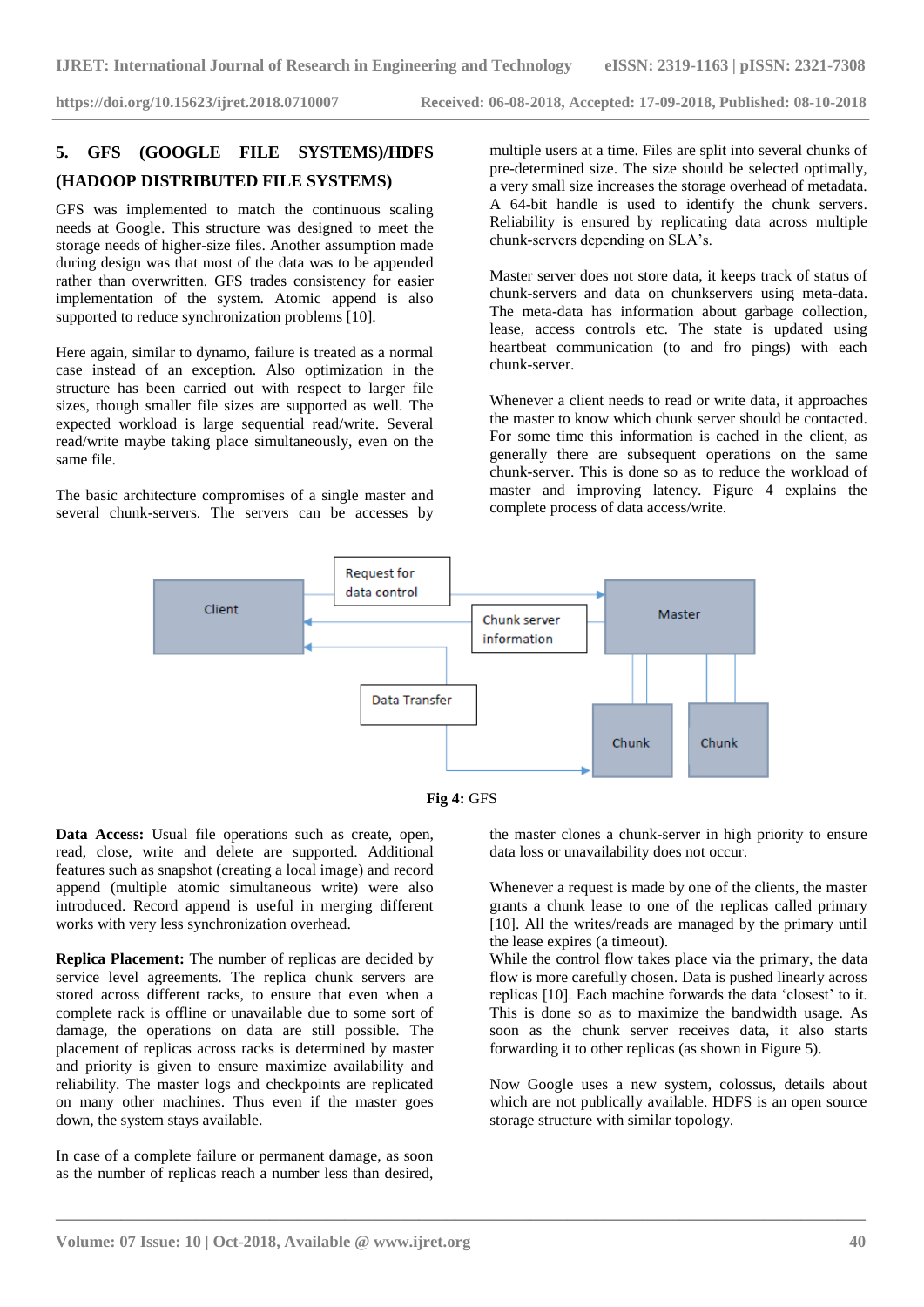

**Fig 5:** Control and Data Flow [10]

**\_\_\_\_\_\_\_\_\_\_\_\_\_\_\_\_\_\_\_\_\_\_\_\_\_\_\_\_\_\_\_\_\_\_\_\_\_\_\_\_\_\_\_\_\_\_\_\_\_\_\_\_\_\_\_\_\_\_\_\_\_\_\_\_\_\_\_\_\_\_\_\_\_\_\_\_\_\_\_\_\_\_\_\_\_\_\_**

# **6. RAMCloud**

Traditionally, DRAM was used only for caching. RAMCloud uses an entirely different structure. Here the primary storage is the DRAM and backup is done on disks. The main advantage of using a RAMCloud would be much lower latency (100x-1000x) and way better throughput [11]. One of the key feature it must support is automatic scalability to thousands of storage servers.

There is a possibility of achieving 5-10micro sec latency, which cannot be supported by existing switches and network. Still a major improvement in access speed is observed using RAMCloud. Though one drawback is in case of a system crash, data becomes unavailable for some time (1-2 sec) as data is to be recovered from backup disks [12].

The hardware for RAMCloud is made of hundreds and thousands of servers in a datacenter (each with capacity of 24-64 GB) divided into multiple clusters. Each cluster has a master and a backup. The backup stores replicas of other masters on disks or flash drives. Also each cluster has a dedicated coordinator to store location of objects and network addresses. The client can cache the memory address provided by coordinator, and then does not need to interact with it. In case of failures or crash, the client requests for new location of the data, and caches it.

Recovery of data is fastened using a log-structured storage. At every write request, data is logged and stored into a buffer. When the buffer is full, data is transferred to the back-up files. In case of crash, the only risk is to the data stored in the buffer. Though alternatives like separate power back-up etc can be used to counter this. For recovery, several masters are allocated. Each recovery master generates the hash table from log-structured data which is later merged. The key to fast recovery is utilizing the scale of the RAMCloud cluster.

RAMCloud is not the most efficient structure for storing files with large sizes, disks store these in a much better way [11]. A key-value type structure is best supported by RAMCloud [12]. The data could be a collection of innumerable tables containing innumerable objects  $(\sim 1)$ MB)

Consistency is given the priority over availability. When a master fails, it stops servicing requests. If a coordinator fails, special care is taken that during the process only one of the coordinator stays active i.e. just after recovery as well both standby coordinator and the main one are not active at the same time.

# **7. MEGASTORE**

This architecture is best suitable for services requiring some form of interaction with its clients. Megastore was designed to merge the scalability of NoSQL data store and convenience of RDBMS [13]. While NoSQL is high scalable, the relational databases provide convenience in building applications with its unique set of features. In brief it provides fully serial-izable ACID semantics across regions at very low latencies, which would be the perfect way to support interactive applications [13].

Partition of data is carried out, and each partition is replicated separately. Each partition independently provides the ACID semantics. A tolerable latency limit is set by the user, and all MySQL features that can scale within the limit are provided.

The data is to be replicated over wide regions for latency and availability constraints to be satisfied. Paxos algorithm is used, a consensus based algorithm [14]. Simply, a majority of replicas should be active during any write operation, which can be later propagated to other servers.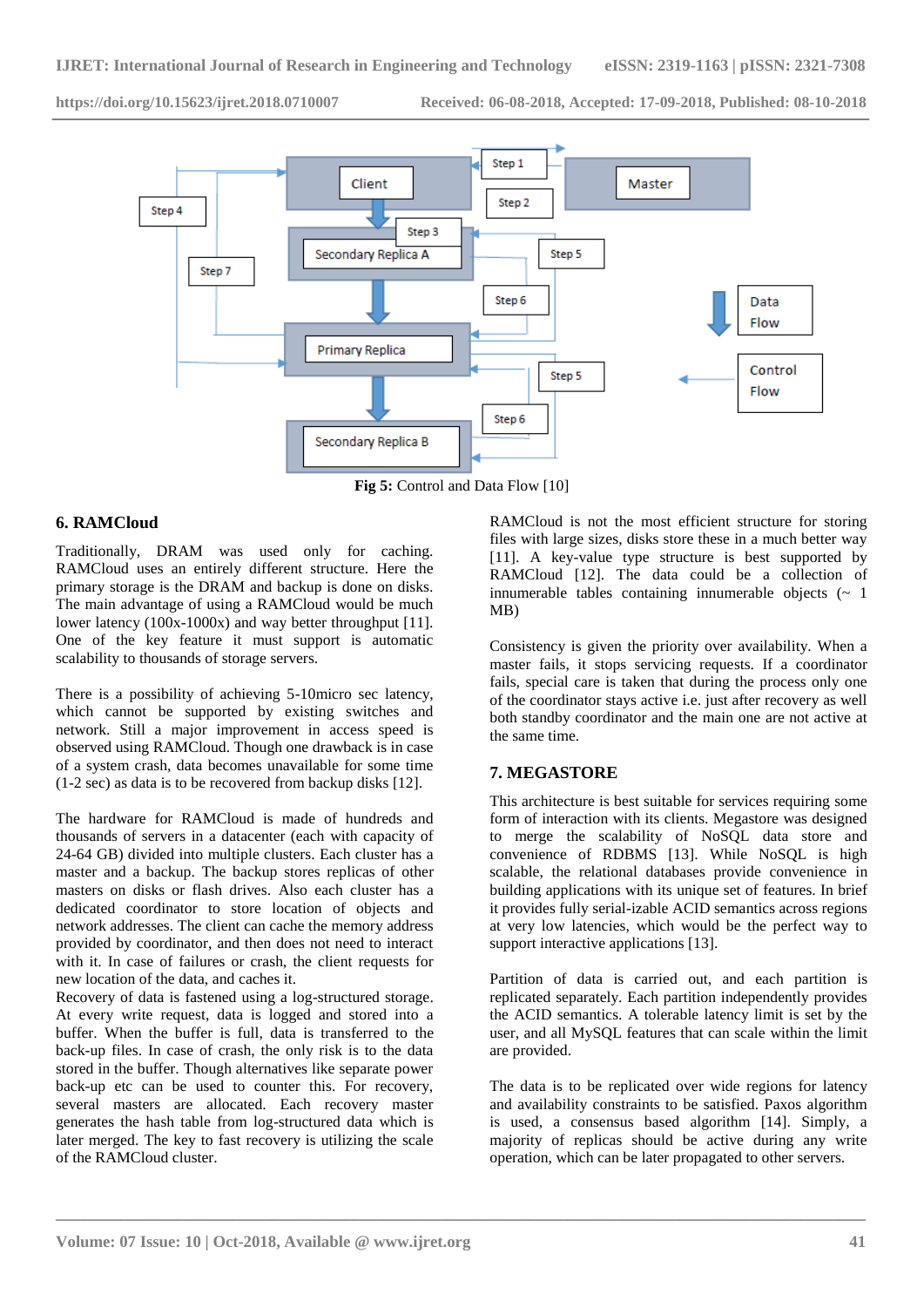Reads, usually can be carried out on any replica, with no need to have inter- replica communication. A coordinator service is designed, having servers at all data centers. The coordinator keeps track if the requested data is fully updated or not in that particular data center.

A modified master ideology is used for write operations. Instead of masters, 'leaders' are chosen for each logposition. The writes at each log position is managed by a replica which is expected to coordinate with the leader of the previous log-position (to validate if previous write was successful or not) [13]. Paxos is run for each log-position separately. Generally the leader assigns the closest replica to be the 'master' for any write operation.

Read-only replicas are also made, for cheaper storage. They do not take part in consensus but store the snapshot of the data for access. There is also a concept of witness replica that take part in consensus, stores write-log but not indexes or entity. They are effectively used as tie-breakers.

In megastore availability is given preference over consistency. But with latency time usually comparatively lesser than access interval, the data is transferred across replicas efficiently and appears to be consistent.

# **8. CLASSIFICATION OF DIFFERENT TYPES**

#### **OF OPERATIONS ON STORAGE**

This sections broadly lists the various operations that may be carried out on our storage structure. Every application generally requires a combination of these operations, determining which is very important for designing/ selecting an efficient storage architecture.

#### **Small Read/Write**

In these type of operations, the data size is generally very small (maybe a few MB's). Applications requiring storing user data for later use is an example. Google stores data of each user- browsing history, locations visited, interests etc. This data is later used for recommendations and targeted advertisements. All of these writes can classify as small writes. Most of the databases stored and maintained would also qualify within this category.

#### **Large Read/Write**

Any data that exceeds the above mentioned size-range can be classified within this category. Backups, Logs, or any other general form of data will require long sequential read/write operations. Such data is very rarely overwritten.

#### **Guaranteed Write**

Some applications may require the data to be always written, irrespective of failures or consistency. E-commerce websites like amazon, flipkart, ebay etc would want to store information about all the searches carried out by the user, for better user experience. These type of applications require

that data is stored at least in one of the replica, even though all other systems are down. The system may be inconsistent for some duration but that does not affect the application performance by a huge margin.

#### **Fast Access**

While every application needs fast access, some might need to thousands of queries to be replied with very low latency (Traditional databases like MySQL cannot scale). This form of access might be very useful where applications need to process data-intensive graph like algorithms (parallel processing not possible, current request depends on the previous one).

#### **Highly Consistent**

Data availability is not a big concern. More important is the accuracy of the data delivered. Applications like ticketing and hotel booking would require correct data given to the user at any time. Display of wrong quantity of available tickets could lead to serious issues. Even during peak hours, latency is acceptable but lack of consistency is not.

#### **Highly Interactive**

Applications like email, maps, collaborative applications like online docs etc need high user interaction. Response in such cases must be quick, consistent and always available. But this does not fit in well with the CAP theorem. A special type of structure must be developed, which is always available and appears consistent.

| OF |  | <b>SELECTION-</b> |  | <b>STORAGE</b> |
|----|--|-------------------|--|----------------|
|----|--|-------------------|--|----------------|

# **ARCHITECTURE ON BASIS OF**

# **PERFORMANCE PARAMETERS**

Here listed are some possible storage structures for each type of operation. Corresponding to each type of usage, an architecture has been suggested from amongst the ones described already. Though other alternatives might also be available for storage.

#### **Small Read/Write**

Database oriented architectures like Dynamo would be perfect for such applications. They are highly decentralized, thus proper workload distribution. Data access is possible simply using the key. For randomized data (not key based), Google File Systems can be used but no special optimization is carried out for small writes. For randomized data, RAMCloud will serve better purpose with its superior speed. Availability maybe poorer than other architectures (for RAMCloud), but might still be good enough for randomized data (as recovery rate is fast).

#### **Large Read/Write**

**\_\_\_\_\_\_\_\_\_\_\_\_\_\_\_\_\_\_\_\_\_\_\_\_\_\_\_\_\_\_\_\_\_\_\_\_\_\_\_\_\_\_\_\_\_\_\_\_\_\_\_\_\_\_\_\_\_\_\_\_\_\_\_\_\_\_\_\_\_\_\_\_\_\_\_\_\_\_\_\_\_\_\_\_\_\_\_**

Architecture similar to Google File System would be a fitting choice in such a case. The whole system has been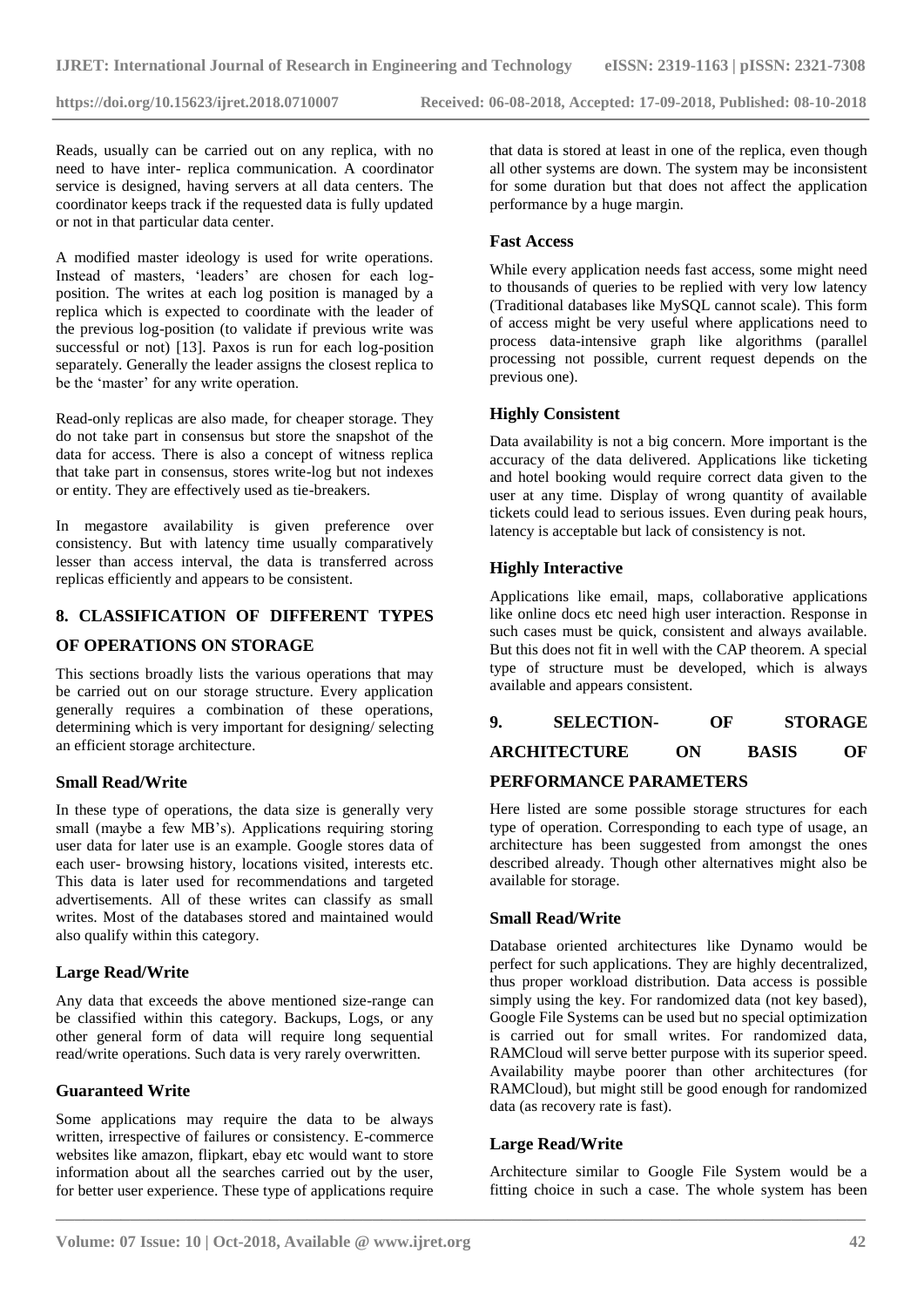designed specially assuming large sequential read and write. The complete concept of caching addresses of memory has been introduced for longer operations on the memory.

# **Guaranteed Write**

RAMCloud is not the good choice for such requirement as in case of the main memory crash (DRAM crash), data will not be written. Dynamo fits as a perfect choice here, as even on failure or crash of a node, the node adjacent to it in the logical ring is expected to store the data temporarily. Amazon itself developed dynamo keeping this particular feature as the priority for its e-commerce platform. Megastore can also be used, for this purpose, but an unnecessary latency of managing relations might be added in such a case (If the stored data is to be NoSQL type).

#### **Fast Access**

RAMCloud is the ultimate choice in this case. In fact with better technology available for network switches and routers, the current latency can also be improved by a considerable margin. DRAM supports 10-1000x faster access than conventional disks. For huge files, still Google file system has to be used as data location will have to be accessed each time, irrespective of the data being sequential or not.

# **Highly Consistent**

RAMCloud explicitly ensures consistency over availability. With access to data only through DRAM (data cannot be accessed/written from/to backup disks). This more or less ensures that data available will always be consistent. Megastore can also be a decent choice. Firstly because it provides better availability and secondly as generally the data is stored/accessed from the nearby replica, the data is usually consistent. Even if that is not the case, coordinator ensures consistent data in trade off to latency due to access from the next nearer replica.

# **Highly Interactive**

Megastore has been developed by Google especially for this purpose. Usually interactive services would need to store data using relational database features. With storage and access mechanism arranged so that nearest replica to be used, the latency will be low – very important for interactive services (user cannot be left waiting for long). Also ability to store relational data is provided individually in each data center is a major asset for these types of application.

Table 2 summarizes the complete discussion described in the section.

| Table 2: Recommended Storage Architecture Based on |
|----------------------------------------------------|
| Type of Operation.                                 |

| <b>Type of Operation</b>  | <b>Recommended Storage</b><br><b>Architecture</b> |  |
|---------------------------|---------------------------------------------------|--|
| Small Read/Write          | Dynamo                                            |  |
| Large Read/Write          | <b>GFS</b>                                        |  |
| Guaranteed Write          | Dynamo / Megastore                                |  |
| <b>Fast Access</b>        | <b>RAMCloud</b>                                   |  |
| <b>Highly Consistent</b>  | <b>RAMCloud</b>                                   |  |
| <b>Highly Interactive</b> | Megastore                                         |  |

# **10. EXAMPLES OF STORAGE ARCHITECTURE SELECTION ON BASIS OF APPLICATION**

# **Online Shopping/ E-commerce**

Dynamo is developed specifically for e-commerce platform. It generally requires small writes (user preferences to be saved). Also key based reads will be needed for any item searched. Dynamo is based on an always-write philosophy, much needed for recommendation systems of the platform.

#### **Ticketing**

High level of consistency is expected in the data here. Though availability can be compromised a little, but most of the times, user needs to be able to access the data. RAMCloud can be deployed for such services as it provides very high consistency. Though structures like Megastore can be useful as well for services offering different kinds of packages and combinations (All nearby locations, tourist places can be stored in MySQL local tables).

# **Email/Blog/Map**

All of these applications are interactive applications. A blog may be contributed by many writers whereas a map can be explored by the user in any way he wants. Megastore ensures quick response to the user irrespective of replication is complete or not. Within collaborative works, the contributing user sees the update immediately while other users may experience some acceptable amount of latency.

# **Netflix/Youtube**

**\_\_\_\_\_\_\_\_\_\_\_\_\_\_\_\_\_\_\_\_\_\_\_\_\_\_\_\_\_\_\_\_\_\_\_\_\_\_\_\_\_\_\_\_\_\_\_\_\_\_\_\_\_\_\_\_\_\_\_\_\_\_\_\_\_\_\_\_\_\_\_\_\_\_\_\_\_\_\_\_\_\_\_\_\_\_\_**

Netflix traditionally uses a SQL structure implemented on Google File system like architecture. One of the columns in each entry contains the video stored as an object. This makes it easier to search videos and also suggest related content (using tags stored in one of the columns). Also the access rate of old videos is very low, thus Google File System"s assumption of very low over-write/read fits well. For popular videos, to manage the excess workload a special system known as content delivery network is used.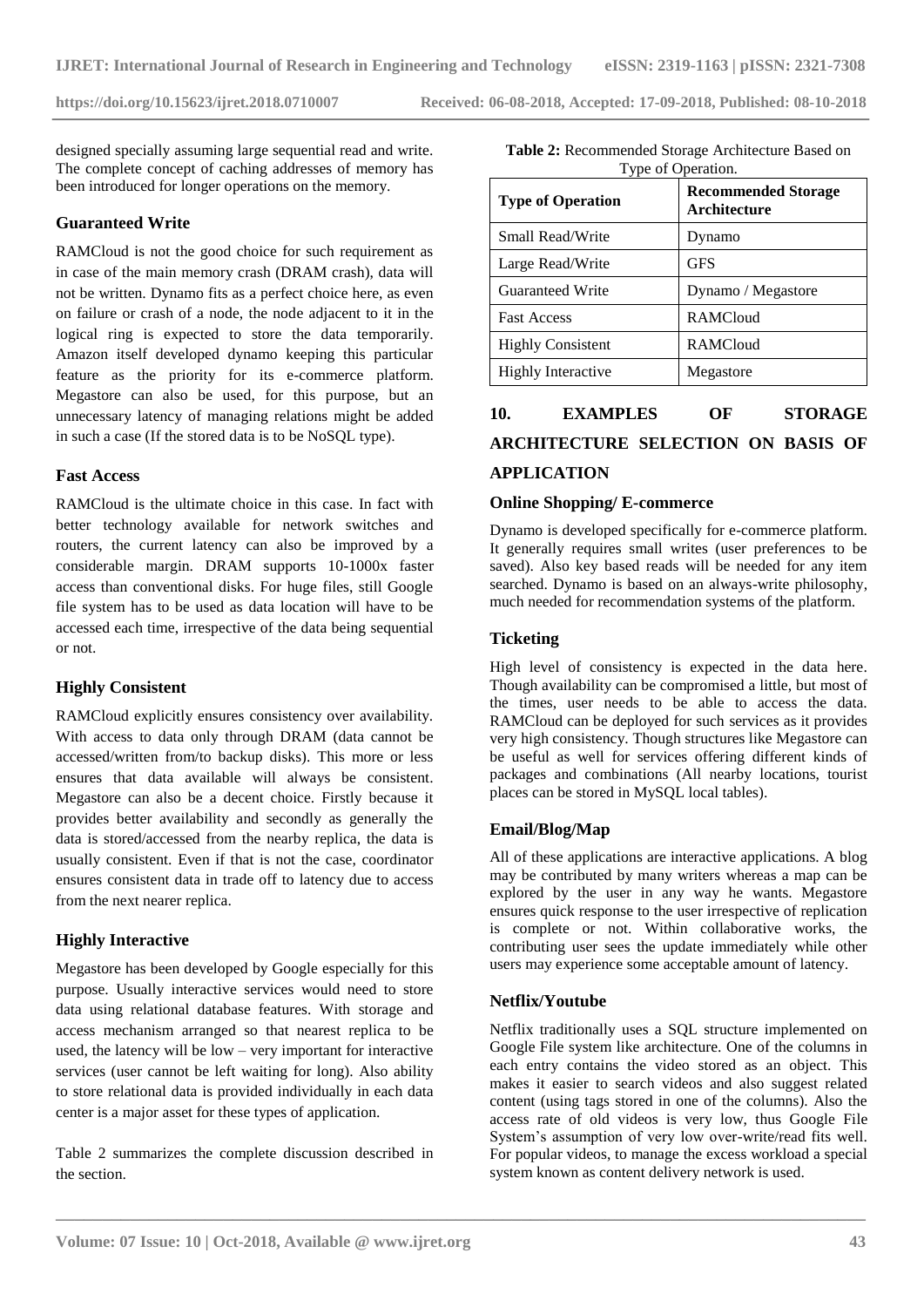#### **NoSQL Data for Data Mining**

RAMCloud can be a good choice here, as data to be stored generally have no common link. Also when looking for some patterns, data will need to be accessed again and again. Faster access of RAMCloud will be an added bonus.

# **Data Archival**

This kind of data is generally continuous and huge in size. Most of this data is rarely accessed and rarely overwritten. Storage architecture like Google File System will be perfect for such roles. The disk storage here is specially optimized for large files.

Table 3 below categorizes the variety of operations expected for each application and the recommended storage architecture for each application.

| <b>Application</b> | оf<br><b>Types</b> | Recommended         |
|--------------------|--------------------|---------------------|
| operations         |                    | Storage             |
|                    | expected           | <b>Architecture</b> |
| Online-            | <b>Small</b>       | Dynamo              |
| Shopping/E-        | read/write         |                     |
| commerce           |                    |                     |
| Ticketing          | High               | <b>RAMCloud</b>     |
|                    | Consistency        |                     |
| Email/Blog/Map     | High               | Megastore           |
|                    | Interactivity      |                     |
| Netflix/Youtube    | Files<br>Large     | <b>GFS</b>          |
|                    | with               |                     |
|                    | inconsistent       |                     |
|                    | number<br>of       |                     |
|                    | accesses           |                     |
| NoSQL for<br>data  | and<br>Fast        | <b>RAMCloud</b>     |
| mining             | Random             |                     |
|                    | Access             |                     |
| Data Archival      | Large              | <b>GFS</b>          |
|                    | read/write         |                     |

| Table 3: Recommended Storage Architectures for Different |
|----------------------------------------------------------|
| Applications                                             |

One simple methodology is to be used for determining the architecture. Firstly, the application needs to be analyzed and the type of operations that will be performed on the memory must be decided, as done in the previous section. Then prioritization should be carried out amongst the selected operations. Based on the few high priority operations, the storage architecture can be decided but also that the other operations are within acceptable latencies should be ensured. Post this, initial server capacities need to be decided based on the expected workload.

Thus, using the simple procedure described above, proper selection can be made and the best possible performance of the service can thus be obtained.

# **11. CONCLUSION**

Usage of cloud has been growing rapidly due to its scalability, availability and backup benefits. It is inevitable to move applications on cloud for service providers as the application grows and thus it was important to understand what different type of storage structures are possible.

All service providers try to ensure that the selected architecture is the best suited for their application. As seen above, many corporates even develop their own architectures, so as to make the optimum use of their hardware resources and they are able to deliver the best possible performance. To select/design a storage structure for any application, different factors must be taken into consideration and then according to their priority, a storage architecture has to be finalized.

Storage is an inseparable part of any application and also makes a deep impact on performance of final product. Hence proper analyzing and research must be done before concluding to a particular architecture.

# **REFERENCES**

- [1] B. Rochwerger, D. Breitgand, E. Levy, A. Galis, K. Nagin, I. Llorente, R. Montero, Y. Wolfsthal, E. Elmroth, J. Caceres, M. Ben-Yehuda, W. Emmerich and F. Galan, "The Reservoir model and architecture for open federated cloud computing", *IBM Journal of Research and Development*, vol. 53, no. 4, pp. 4:1- 4:11, 2009.
- [2] E. BREWER, *PODC-keynote*.
- [3] E. Brewer, "CAP twelve years later: How the "rules" have changed", *Computer*, vol. 45, no. 2, pp. 23-29, 2012.
- [4] M. Stonebraker, ""Errors in Database Systems, Eventual Consistency, and the CAP Theorem", *Communications of the ACM*, 2010.
- [5] *G. DeCandia, D. Hastorun, M. Jampani, G. Kakulapati, A. Lakshman, A. Pilchin, S. Sivasubramanian, P. Vosshall and W. Vogels, "Dynamo: amazon's highly available key-value store" , ACM SIGOPS symposium on Operating systems principles (SOSP '07), vol. 21, pp. 205-220, 2007.*
- [6] "AWS Documentation", *Amazon Web Services, Inc.*, [Online]. Available: http://aws.amazon.com/documentation/.
- [7] Karger, D., Lehman, E., Leighton, T., Panigrahy, R., Levine, M., and Lewin, D. 1997. Consistent hashing and random trees: distributed caching protocols for relieving hot spots on the World Wide Web. In *Proceedings of the Twenty-Ninth Annual ACM Symposium on theory of Computing* (El Paso, Texas, United States, May 04 - 06, 1997). STOC '97. ACM Press, New York, NY, 654-663.
- [8] Lamport, L. Time, clocks, and the ordering of events in a distributed system. ACM Communications, 21(7), pp. 558- 565, 1978.